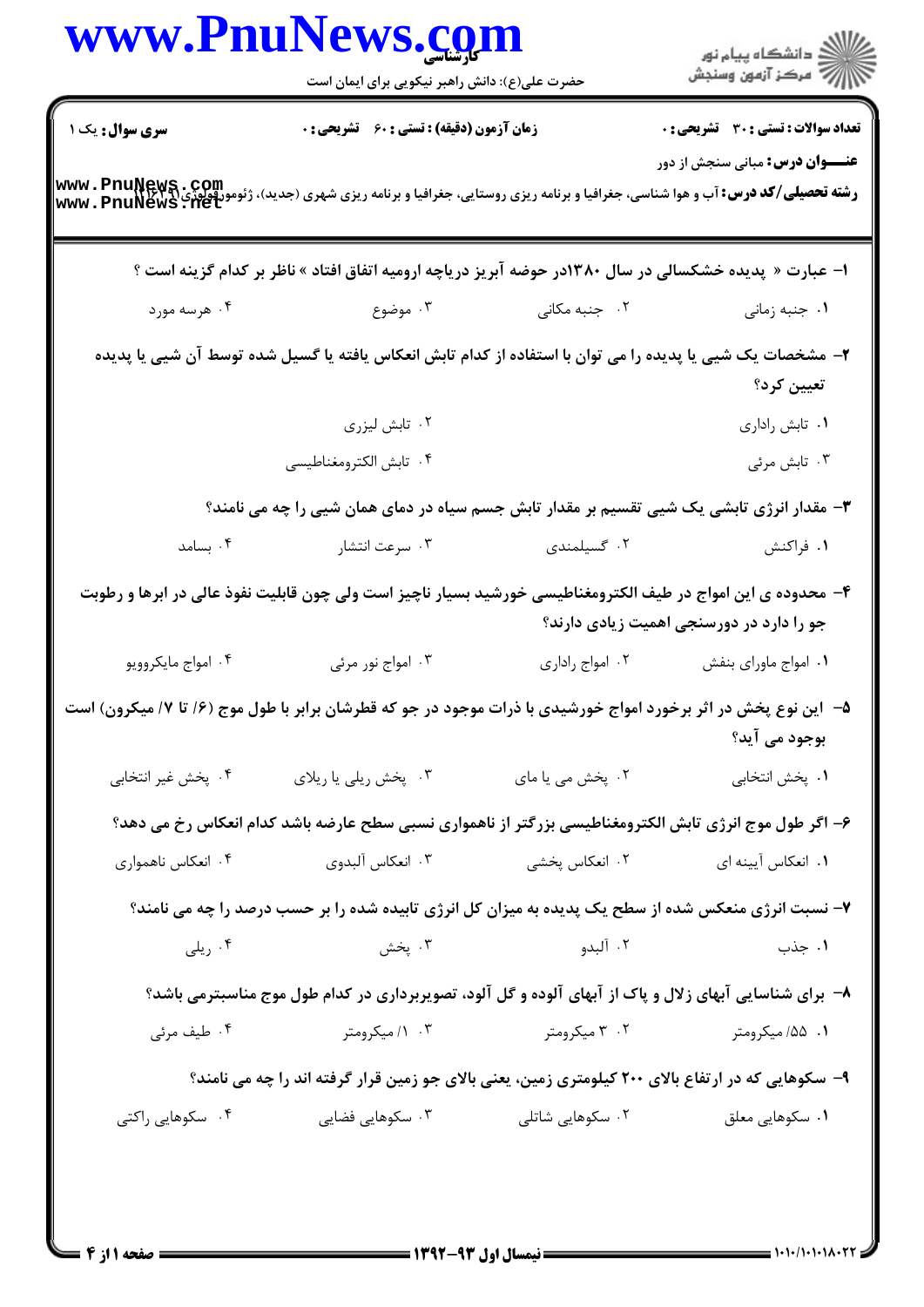|                            | www.PnuNews.com                                                                                                                                                       |                                                             | الان دانشگاه پيام نور<br>الان مرکز آزمون وسنجش |  |
|----------------------------|-----------------------------------------------------------------------------------------------------------------------------------------------------------------------|-------------------------------------------------------------|------------------------------------------------|--|
|                            | حضرت علی(ع): دانش راهبر نیکویی برای ایمان است                                                                                                                         |                                                             |                                                |  |
| سری سوال: ۱ یک             | زمان آزمون (دقیقه) : تستی : 60 ٪ تشریحی : 0                                                                                                                           |                                                             | <b>تعداد سوالات : تستي : 30 ٪ تشريحي : 0</b>   |  |
|                            | <b>رشته تحصیلی/کد درس:</b> آب و هوا شناسی، جغرافیا و برنامه ریزی روستایی، جغرافیا و برنامه ریزی شهری (جدید)، ژئومورفولوژی؟ www . PnuNews . net<br>www . PnuNews . net |                                                             | <b>عنـــوان درس:</b> مبانی سنجش از دور         |  |
|                            | ∙ا− کدامیک از ماهواره های زیر به منظور تهیه ی نقشه های منابع مختلف زمینی به فضا فرستاده می شوند؟                                                                      |                                                             |                                                |  |
|                            | ۰۲ ماهواره های نظامی                                                                                                                                                  |                                                             | ۰۱ ماهواره های چند منظوره                      |  |
|                            | ۰۴ ماهواره های زمین آهنگ                                                                                                                                              |                                                             | ۰۳ ماهواره های مساحی زمین                      |  |
|                            | 1۱– ماهواره های که در کلیه مدارات گردش خود به دور زمین از یک عرض جغرافیایی مشخص در یک ساعت معین از قطب                                                                | شمال به قطب جنوب و بر عکس عبور می کنند را چه می نامند؟      |                                                |  |
| ۰۲ ماهواره های خورشید آهنگ |                                                                                                                                                                       |                                                             | ۰۱ ماهواره های زمین آهنگ                       |  |
|                            | ۰۴ ماهواره های فناوری                                                                                                                                                 |                                                             | ۰۳ ماهواره های سری لندست                       |  |
|                            | <b>۱۲</b> - کدامیک از ماهواره ها طی دوران فعالیت خود سیستم مرجع جهانی را با تعدیلات و نوسانات ارتفاع خود حفظ کرده است؟                                                |                                                             |                                                |  |
| ۰۴ لندست۴                  | ۰۳ لندست۷                                                                                                                                                             | ۰۲ لندست ۱                                                  | ٠١ لندست ٣                                     |  |
|                            |                                                                                                                                                                       | ۱۳- نیمرخ یا پروفیل جاده به کدامیک از عوامل زیر بستگی دارد؟ |                                                |  |
|                            | ۰۲ عرض جاده                                                                                                                                                           |                                                             | ۰۱ طول جاده                                    |  |
|                            | ۰۴ شکل کلی مسیر جاده                                                                                                                                                  |                                                             | ۰۳ نگ جاده                                     |  |
|                            | ۱۴- نخستین ماهواره مشاهده منابع زمینی که از قاره اروپا به فضا پرتاب شد چه نام دارد ؟                                                                                  |                                                             |                                                |  |
| ۰۴ ایکونوس                 | ۰۳ اسیات                                                                                                                                                              | ۰۲ ای.ار.اس                                                 | ۰۱ کویک برد                                    |  |
|                            | ۱۵– نصب سنجنده ها بر روی ماهواره هایی که در اطراف کره زمین قرار داشتند از چه زمانی آغاز شد؟                                                                           |                                                             |                                                |  |
|                            |                                                                                                                                                                       |                                                             |                                                |  |
| $19Y \cdot .5$             | $190 \cdot 7$                                                                                                                                                         | 195.7                                                       | 199.1                                          |  |
|                            | ۱۶- کدامیک از فیلم ها دارای لایه های حساس به نور سبز، قرمز و مادون قرمز نزدیک بوده که در عکس تبدیل به رنگهای آبی،                                                     |                                                             | سبز و قرمز می شوند؟                            |  |
|                            | ۰۲ فیلم رنگی معمولی                                                                                                                                                   |                                                             | ۰۱ فیلم رنگی سیاه و سفید                       |  |
|                            | ۰۴ فیلم رنگی مجازی یا کاذب                                                                                                                                            |                                                             | ۰۳ فیلم رنگی طبیعی                             |  |
|                            | ۱۷– در بررسی های استریوسکوپی تشخیص کدامیک از عوارض معمولاً بسیار آسان می باشد؟                                                                                        |                                                             |                                                |  |
|                            | ۰۲ خانه های مسکونی                                                                                                                                                    |                                                             | ۰۱ عوارض ژئومورفولوژیک                         |  |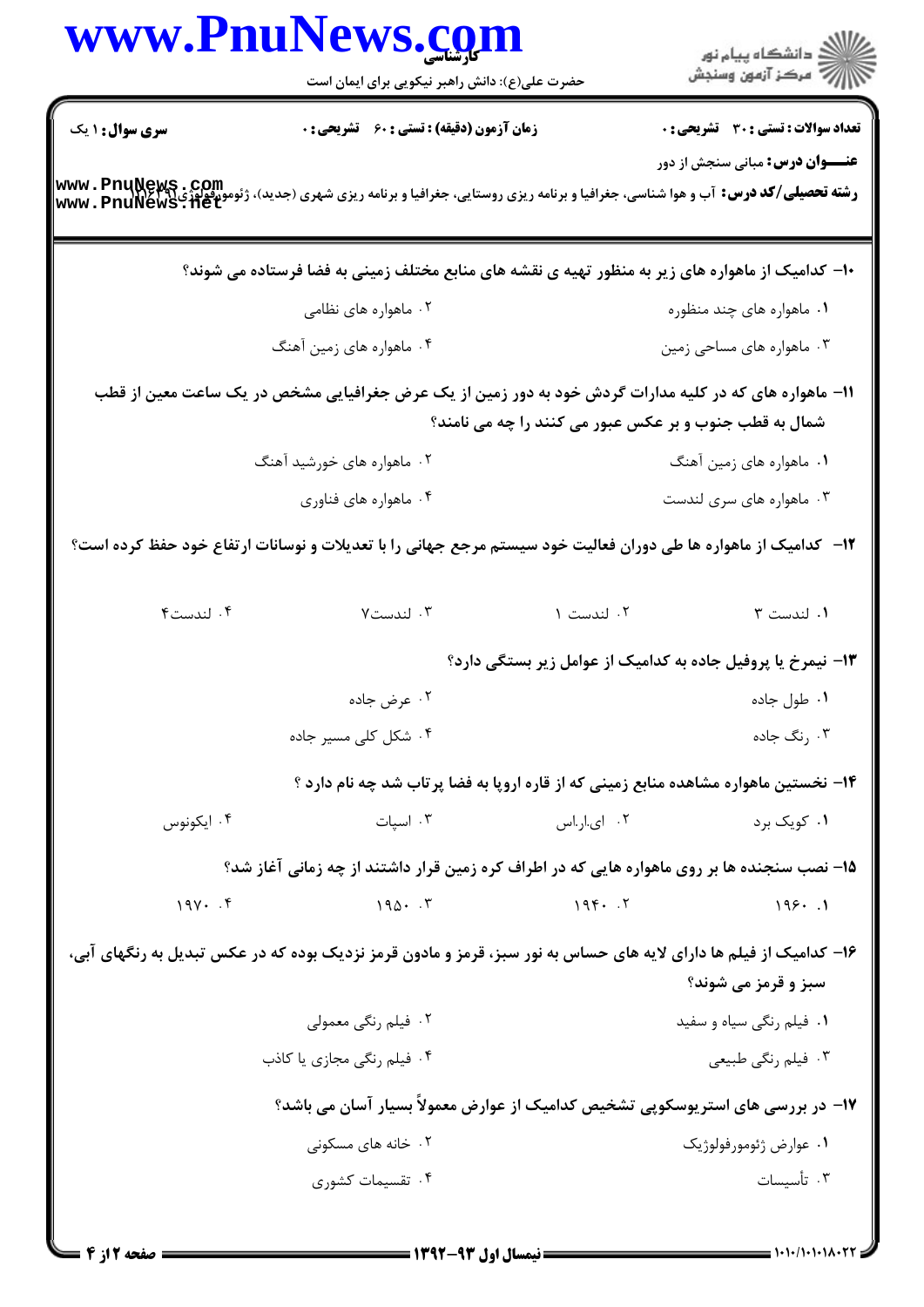|                                                                                                         | www.PnuNews.com<br>حضرت علی(ع): دانش راهبر نیکویی برای ایمان است                                                                                                     |                 | ڪ دانشڪاه پيام نور<br>//> مرڪز آزمون وسنڊش                                    |  |  |
|---------------------------------------------------------------------------------------------------------|----------------------------------------------------------------------------------------------------------------------------------------------------------------------|-----------------|-------------------------------------------------------------------------------|--|--|
| سری سوال: ۱ یک                                                                                          | زمان آزمون (دقیقه) : تستی : 60 گشریحی : 0                                                                                                                            |                 | تعداد سوالات : تستي : 30 قشريحي : 0                                           |  |  |
|                                                                                                         | <b>رشته تحصیلی/کد درس:</b> آب و هوا شناسی، جغرافیا و برنامه ریزی روستایی، جغرافیا و برنامه ریزی شهری (جدید)، ژئومورفولوژی؟؟؟؟؟ www . PnuNews<br>www . PnuNews . 11et |                 | <b>عنـــوان درس:</b> مبانی سنجش از دور                                        |  |  |
|                                                                                                         | ۱۸– بر مبنای کدبندی اطلاعات ماهواره های سری اسپات تمام سطح کره ی زمین به چند منطقه یا زون تقسیم بندی شده                                                             |                 | است؟                                                                          |  |  |
| ۰۴ زون                                                                                                  | ۰۳ منطقه                                                                                                                                                             | ۰۲ کا زون       | ۰.۱ منطقه                                                                     |  |  |
| ۱۹- به دلیل وجود پوشش مشترک در عکسهای هوایی، معمولاً این عکسها توسط چه دستگاهی برحسته و تفسیر می گردند؟ |                                                                                                                                                                      |                 |                                                                               |  |  |
| ۰۴ لنز                                                                                                  | ۰۳ اسکنر                                                                                                                                                             | ۰۲ استریوسکوپ   | ۰۱ سنجنده                                                                     |  |  |
|                                                                                                         |                                                                                                                                                                      |                 | +۲- میانگین تفکیک زمانی در کدامیک از ماهواره ها یک روز می باشد؟               |  |  |
| ۰۴ ورد ويو- ۲                                                                                           | ۰۳ ژئوای-۱                                                                                                                                                           | ۰۲ ژئوای-۲      | ۰۱ ورد ويو- ۱                                                                 |  |  |
|                                                                                                         | ۲۱– در تقسیم بندی سنجنده های سنجش از راه دور برمبنای انرژی، رادار و ارتفاع سنجهای لیزری جزو کدامیک از سنجنده ها                                                      |                 | می باشند؟                                                                     |  |  |
|                                                                                                         | ۰۲ سنجنده های غیر تصویر بردار                                                                                                                                        |                 | ٠١ سنجنده هاى فعال                                                            |  |  |
|                                                                                                         | ۰۴ سنجنده های تصویر بردار                                                                                                                                            |                 | ۰۳ سنجنده های غیر فعال                                                        |  |  |
|                                                                                                         | ۲۲- کدام ماهواره تصاویر سیاه و سفید و رنگی را به طور همزمان هم به صورت نواری و هم به صورت منطقه ای جمع آوری می                                                       |                 | كند؟                                                                          |  |  |
| ۰۴ لندست                                                                                                | ۰۳ کویک برد                                                                                                                                                          | ۰۲ اسپات        | ۰۱ آیکونوس                                                                    |  |  |
|                                                                                                         | ۲۳- خطاهایی که به دلیل حرکات ماهواره و زمین در حین تصویربرداری به وجود می آیند چه نام دارد؟                                                                          |                 |                                                                               |  |  |
| ۰۴ خطاهای طیفی                                                                                          | ۰۳ خطاهای اعوجاج                                                                                                                                                     | ۰۲ خطاهای هندسی | ۰۱ خطاهای رادیومتریک                                                          |  |  |
|                                                                                                         | ۲۴- در کدام روش، کاربر با توجه به آشنایی قبلی با منطقه ی مورد مطالعه تعداد پدیده های موجود در تصویر را شناسایی و                                                     |                 | محل آنها را برای کامپیوتر مشخص می کند؟                                        |  |  |
|                                                                                                         | ۰۲ طبقه بندی با نظارت                                                                                                                                                |                 | ۰۱ طبقه بندي بدون نظارت                                                       |  |  |
|                                                                                                         | ۰۴ طبقه بندی با کلاس بندی                                                                                                                                            |                 | ۰۳ طبقه بندي بدون كلاس بندي                                                   |  |  |
|                                                                                                         | ۲۵– در این عملیات با استفاده از خط هایی، توزیع مکانی پدیده ها در منطقه خلاصه سازی می شود؟                                                                            |                 |                                                                               |  |  |
| ۰۴ آشکارسازی                                                                                            | ۰۳ طبقه بندی                                                                                                                                                         | ۰۲ ایده آل سازی | ۰۱ تحلیل                                                                      |  |  |
|                                                                                                         |                                                                                                                                                                      |                 | ۲۶- سفیدی یا سیاهی نسبی حاصل از انعکاسات نور به وسیله اجسام چه نامیده می شود؟ |  |  |
| ۰۴ سایه عکس                                                                                             | ۰۳ اندازه عکس                                                                                                                                                        | ۰۲ تن عکس       | ۰۱ رنگ عکس                                                                    |  |  |
| <b>ـــ صفحه 3 از 4</b>                                                                                  |                                                                                                                                                                      |                 |                                                                               |  |  |